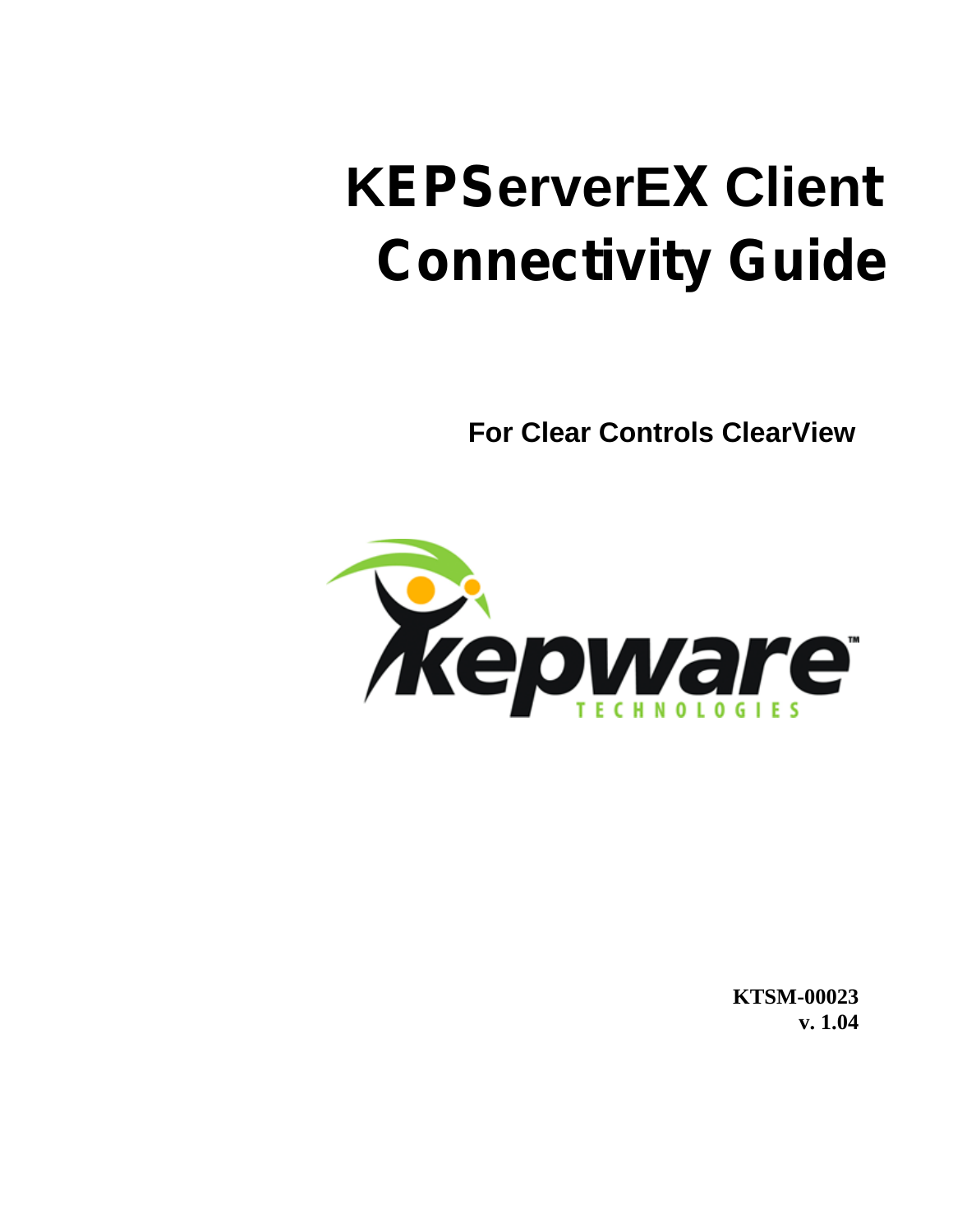#### **KEPWARE END USER LICENSE AGREEMENT AND LIMITED WARRANTY**

The software accompanying this license agreement (the Software) is the property of Kepware Inc, and is protected by United States and International Copyright laws and International treaty provisions. No ownership rights are granted by this Agreement or possession of the Software. Therefore, you must treat the Licensed Software like any other copyrighted material (e.g., a book or musical recording), except that you may make a single copy for backup or archival purposes. Your rights and obligations in its use are described as follows:

- 1. You may use and display this software on a single computer.
- 2. You may make one copy of the software for archival purposes or you may copy the software onto your hard disk and hold the original for archival purposes.
- 3. You may not modify or attempt to reverse engineer the software, or make any attempt to change or even examine the source code of the software.
- 4. You may transfer the software to another computer using the utilities provided. However, the software must be used on only a single computer at one time.
- 5. You may not give or distribute copies of the software or written materials associated with the software to others.
- 6. You may not sub-license, sell, or lease the software to any person or business.

#### **Return Policy**

The original licensee of the software can return it within sixty (60) days of purchase. Please call us for a Return Material Authorization Number.

#### **Limited Warranty**

Kepware does not warrant that the Software will be error free, that it will satisfy your planned applications or that all defects in the Software can be corrected. If Kepware provides information or assistance regarding the use of the Software or otherwise, Kepware is not assuming the role of engineering consultant. Kepware disclaims responsibility for any errors or omissions arising in connection with engineering in which its Software or such information or assistance is used.

The foregoing is the sole and exclusive warranty offered by Kepware. Kepware disclaims all other warranties, express or implied, including but not limited to the implied warranties of merchantability and fitness for a particular purpose, with regard to the licensed software and all accompanying materials.

In no event shall Kepware be liable for incidental or consequential damages, including lost profit, lost savings, lost opportunities, or other incidental or consequential damages arising out of the use or inability to use the licensed software, even if Kepware has been advised of the possibility of such damages.

Kepware's entire liability shall be, at Kepware's option, either (a) return of the price paid for the Software (or component), or (b) repair or replacement of the Software (or component) that does not meet Kepware's Limited Warranty and which is returned to Kepware within the warranty period. This shall be the sole and exclusive obligation of Kepware and your sole and exclusive remedy with respect to any such failure. The Limited Warranty is void if failure of the Software (or component) has resulted from accident, abuse or misapplication.

#### **Support**

Kepware provides *unlimited e-mail* support for all Software whether a demo or registered license. Kepware will provide a total of *two hours* free phone support for all registered Software after paying the applicable license fees. Kepware will provide *unlimited phone* support so long as you have paid Kepware any applicable maintenance or support fees and subject to the terms of those agreements. All corrections and maintenance releases will be made available through Kepware's Internet site. All major product releases of the Software are subject to upgrade fees. At no time will on-site support be provided without advance payment to Kepware for a minimum of two days on-site engineering support services, plus all expenses.

#### **Trademarks**

Microsoft® and Microsoft Excel® are registered trademarks, Windows™ is a trademark of Microsoft Corporation.

32 Bit KEPServerEX Connectivity Guide

**Kepware Technologies**  P.O. Box 579 Portland, Maine 04112 **www.kepware.com**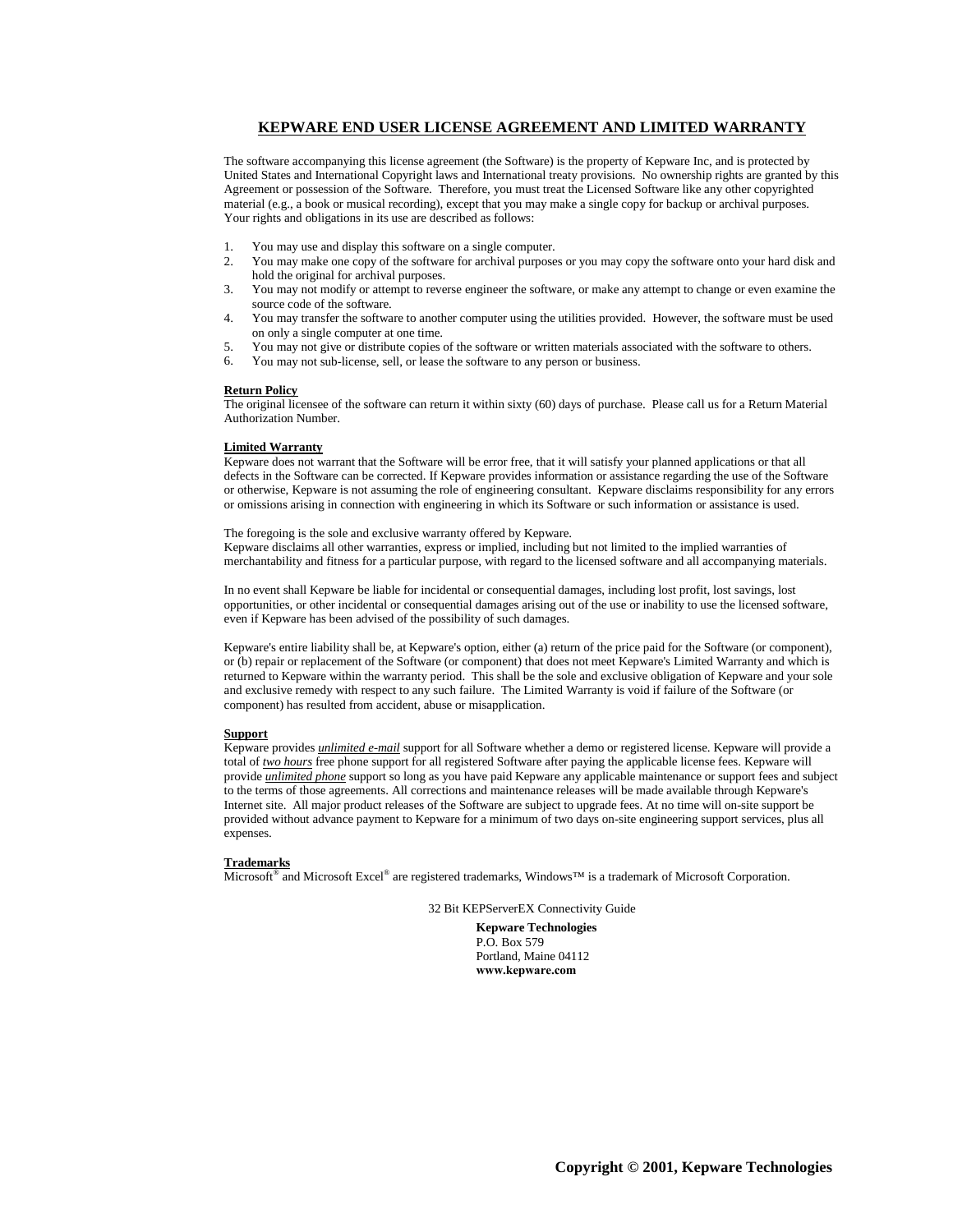### **Table of Contents**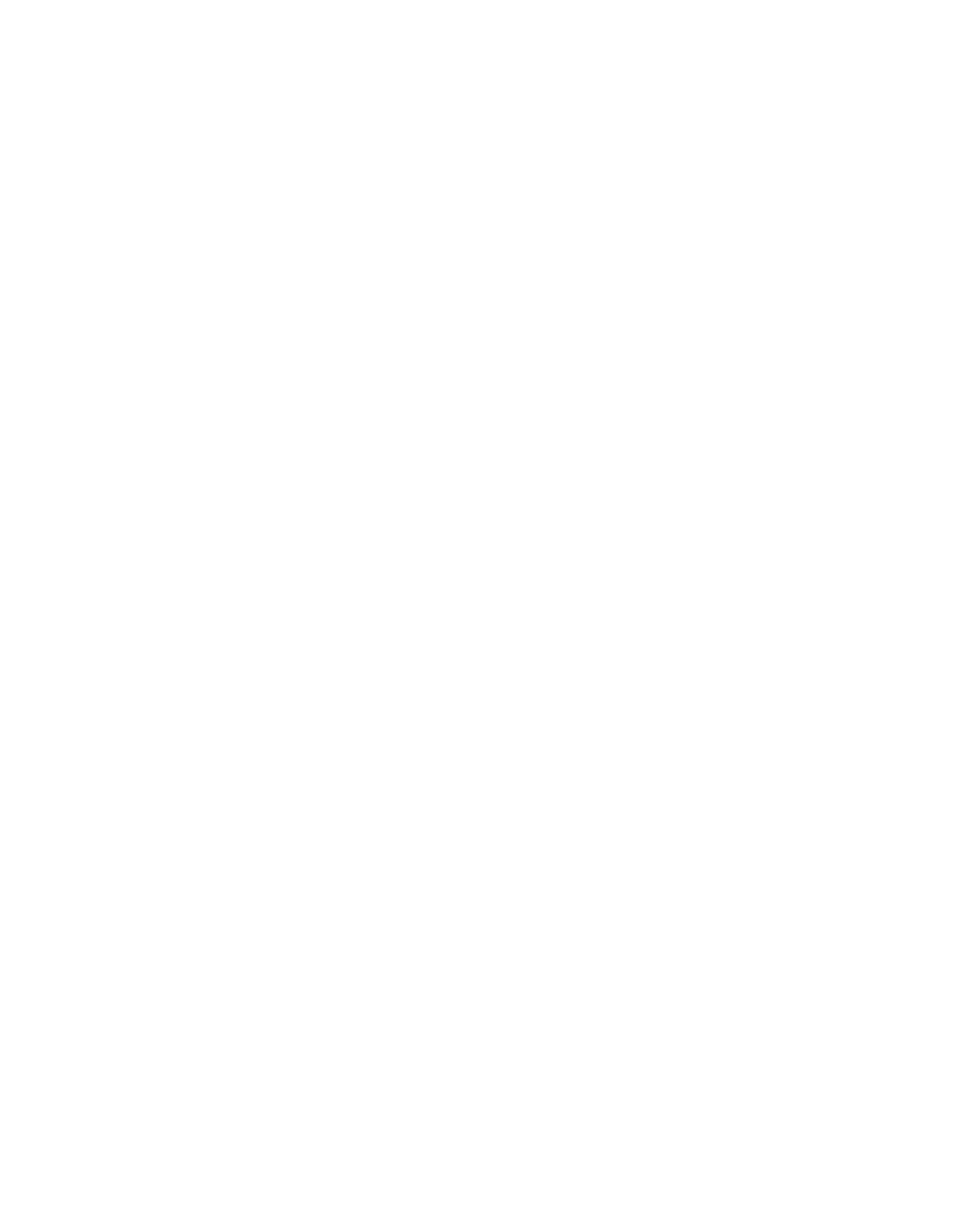# <span id="page-4-0"></span>**Introduction to KEPServerEX**

KepserverEx is a 32 bit windows application that provides a means of bringing data and information from a wide range of industrial devices and systems into client applications on your windows PC. KepserverEx falls under the category of a "Server" application. It is very common to hear the term "client/server application" in use across many software disciplines and business segments. In the industrial market, it has usually come to mean the sharing of manufacturing or production data between a variety of applications ranging from human machine interface software and data historians, to large MES and ERP applications.

Regardless of the business segment served, client/server applications have one thing in common: a standardized method of sharing data. In the industrial segment, many client/server technologies have been developed over the last ten years. Initially, some of these technologies were proprietary. In many cases these proprietary client/server architectures were in wide use but remained unavailable to third party applications. Early in the development of windows, Microsoft provided a generic client/server technology called DDE or Dynamic Data Exchange. DDE did provide a basic architecture that would allow many windows applications from a wide range of vendors to share data, but there was one problem. DDE was not designed for the industrial market. It lacked much of the speed and robustness desired in an industrial setting. However, this did not stop DDE from becoming a dominant client/server architecture, largely due to its availability in most windows applications. In time, variations on Microsoft's DDE were developed by some of the leading vendors in the market. These variations addressed some of the speed and reliability issues of DDE but many people in the industrial segment agreed that a better system needed to be developed.

With the advent of 32 bit Operating Systems, and the use of Ethernet to provide communications between devices, there was a need for quicker and cleaner data transfer between software applications. This is where OPC saw its birth into the industry.

OPC (OLE for Process and Control) servers provide a standardized method of allowing multiple industrial applications to share data in a quick and robust manner. The OPC server provided in this package has been designed to meet the demanding requirements found in the industrial environment.

This OPC server has been designed as a two-part program. The primary component provides all of the OPC and DDE connectivity as well as the user interface functions. The second part is comprised of plug-in communications drivers. This two-part design allows you to add multiple communications options to your SCADA application while utilizing a single OPC server product thus reducing your learning curve as your project grows.

OPC technology reflects the move from closed proprietary solutions to open architectures that provide more cost-effective solutions based on established standards.

# **Accessing KEPServerEX**

A Windows based client application must be used to view data from the KepserverEx application. In this section we will cover the basics of connecting a number of common OPC clients to KepserverEx. While we cannot possibly cover every client application that exists, we believe that after reviewing this document you should be able to deal with most client applications.

The intention of this section is to show connectivity to KepserverEx. It is assumed that you have already either configured your KepserverEx application by selecting the appropriate driver and settings or you have run the Simulator demo (Simdemo.opf) which is included with KepserverEx. For simplicity, the Simdemo project will be used for all examples contained in this section.

Before beginning any of the examples, start the KepserverEx application by selecting it from your Start Menu or from its desktop icon. Once the server is loaded, use the File|Open command to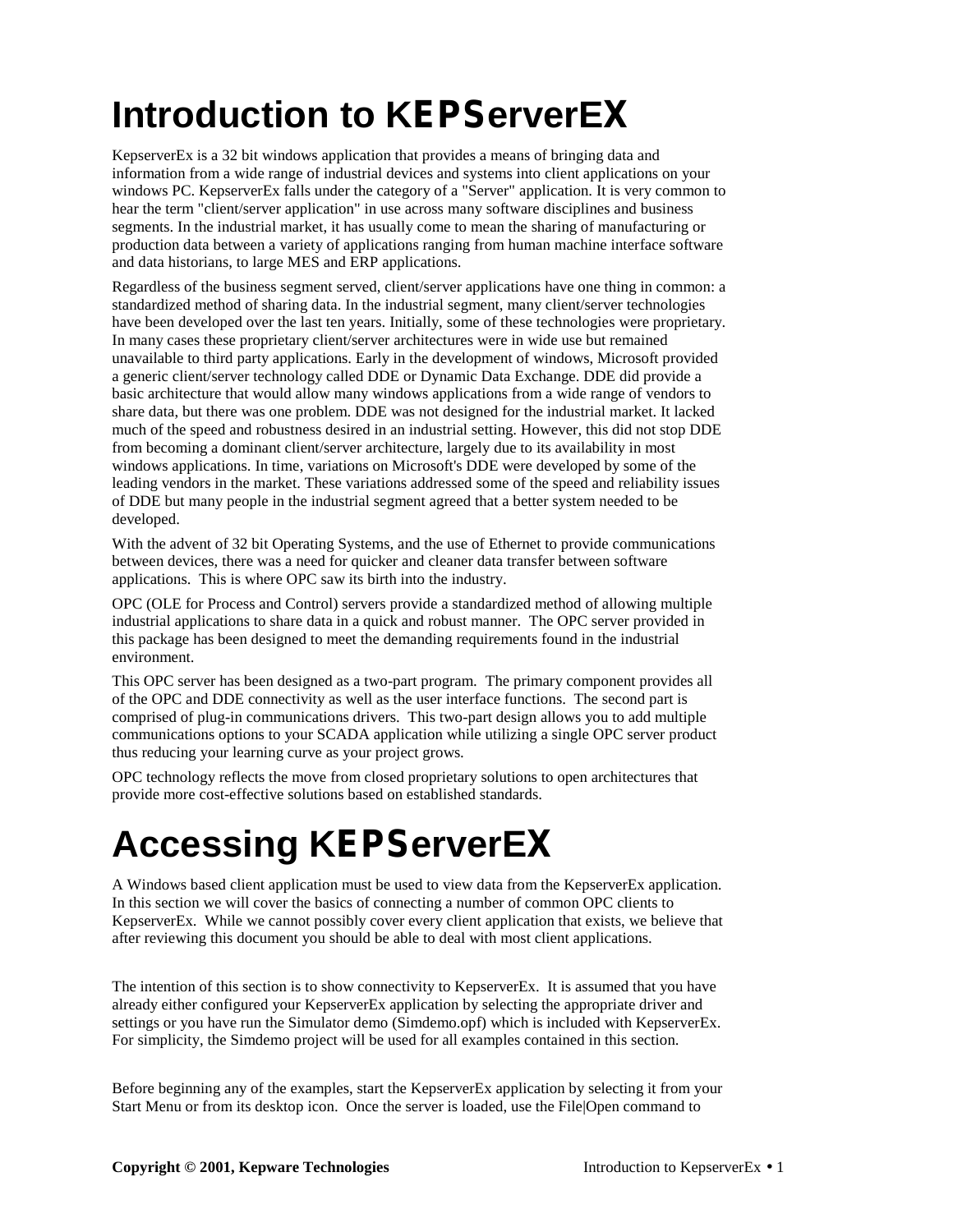<span id="page-5-0"></span>load the "Simdemo" project. The KepserverEx application is always active once you have opened an existing project or configured at least one channel and device in a new project. After you have selected a project, in this case the Simdemo project, KepserverEx will automatically load this project when an OPC client application invokes KepserverEx's OPC server component.

Users have always had the ability to create what we refer to as "user defined tags" in their KepserverEx application. Prior to OPC, defined tags gave a DDE application designer the ability to create a label for device data. Assume register 1000 contained the value of parts made, without defined tags a DDE application would have directly accessed register 1000. Using defined tags a label can be created like "PartsMade". Now the DDE application could access the data via this new label, removing the machine level knowledge from the client application and keeping it at the server level where it belongs. This label, while useful for DDE is a necessity for OPC clients. For OPC clients, defined tags take on a greater role. Like the DDE example, defined tags allow you to create labels for your device data and keep the configuration of those tags in the server. OPC clients have a major advantage over DDE clients. OPC clients can browse the defined tags you create in your KepserverEx application, which allows you to simply point and click on a tag to add it to your OPC client project.

For more information on defined tags see the "Designing a Project" section of the KepserverEx help file, which can be accessed from the Help/Contents menu selection of the KepserverEx application.

#### **Using KEPServerEX Drivers**

Part of the innovative design of Kepware's OPC/DDE Server Technology is the separation of the Hardware Protocol Driver from the Server Technology. This separation allows the user to use one or more drivers in the server at the same time. Each driver has its own help file which provides information on devices supported, communications parameters, cabling, addressing, and error messages.

The driver help file should contain all of the information you will need to connect your device to the PC so that we can talk to it. If you do not connect to the device be sure to check the error messages and look up their meaning in the help file.

*OPC Tag Browsing allows you to see a list of the defined tags you have created in your KepserverEx application, directly within your OPC client application.*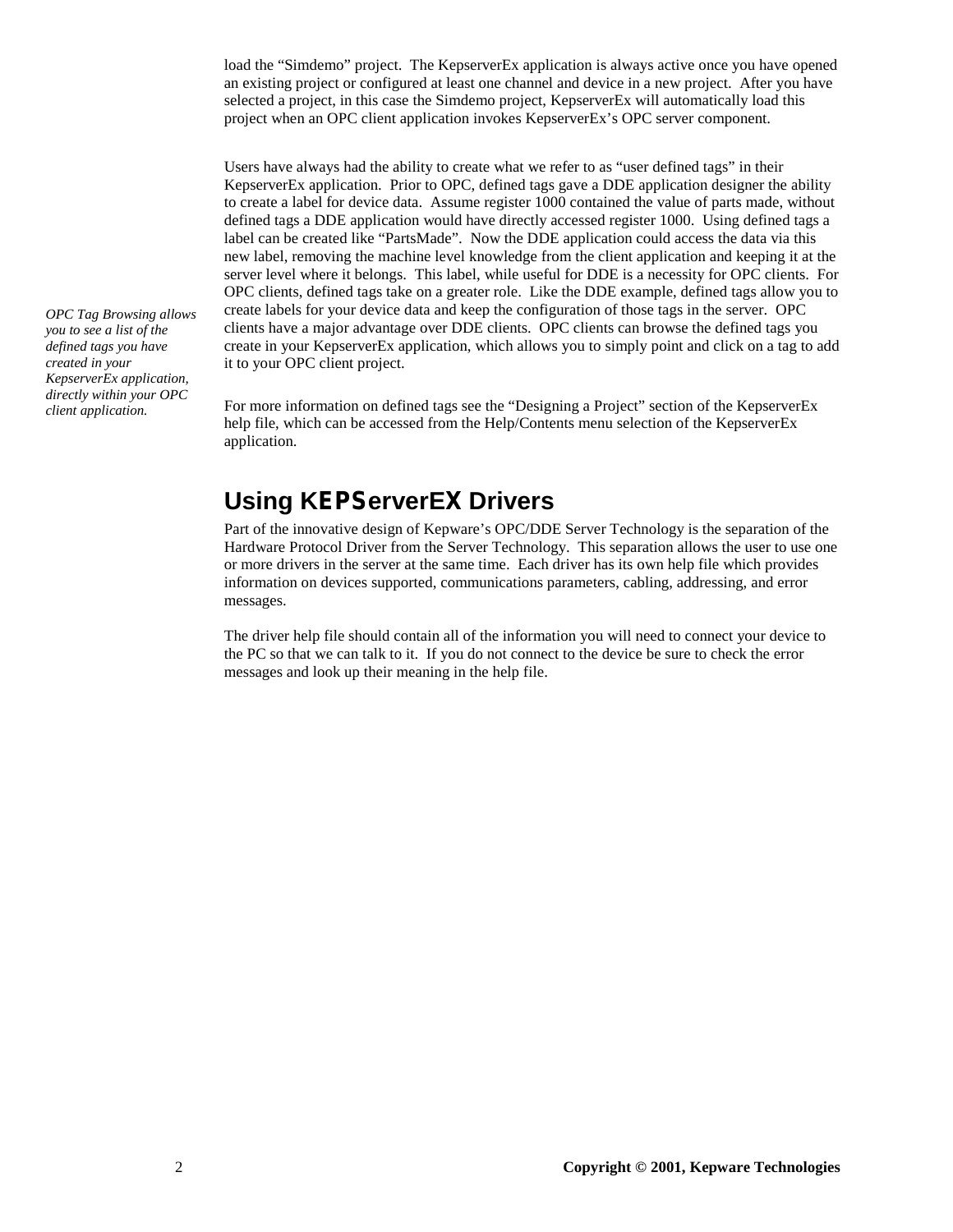## <span id="page-6-0"></span>**ClearControls ClearView as an OPC Client**

### **Connecting the ClearView OPC Client**

ClearControls ClearView as an OPC Client is one of the many HMIs that can be used to connect to KepserverEx. The following steps will show you how to create an OPC connection to the server from ClearView.

From Programs in the Start menu select the Clearview Client shortcut.

| File Edit View Project Format Mode Help<br><u>iaa bili de da xisba a</u><br><b>M</b><br><b>Application Explorer</b><br><b>Screens</b><br>$\Box$ PopUps<br>Alarms and Events<br>Fig. Trends<br>  Hong Setup<br>  Hong Reports |
|------------------------------------------------------------------------------------------------------------------------------------------------------------------------------------------------------------------------------|
|                                                                                                                                                                                                                              |
|                                                                                                                                                                                                                              |
|                                                                                                                                                                                                                              |
|                                                                                                                                                                                                                              |
|                                                                                                                                                                                                                              |
|                                                                                                                                                                                                                              |
|                                                                                                                                                                                                                              |
|                                                                                                                                                                                                                              |
|                                                                                                                                                                                                                              |
|                                                                                                                                                                                                                              |
|                                                                                                                                                                                                                              |
|                                                                                                                                                                                                                              |
|                                                                                                                                                                                                                              |
|                                                                                                                                                                                                                              |
|                                                                                                                                                                                                                              |
|                                                                                                                                                                                                                              |
| $\mathbb{R}$ admin<br>QA.<br><b>ClearView 4.0</b><br>8/5/2003 11:00 0                                                                                                                                                        |

Once it is open click on File|New Project to create a new ClearView project.

| <b>New Project Settings</b>                                                                      |                                                                    |
|--------------------------------------------------------------------------------------------------|--------------------------------------------------------------------|
| Online Help:                                                                                     | Project Settings:                                                  |
| Click on Project<br>Filename to select or<br>specify a name.                                     | Project Filename                                                   |
| Turning off the<br><b>Application Explorer</b>                                                   | Only Update Active<br>Screen                                       |
| window will maximize.                                                                            | admin<br>AutoLogin                                                 |
| viewing area.                                                                                    | Enable Psuedo Passwords                                            |
| To avoid the login<br>screen on startup,<br>check Autologin and<br>select an account.            | Animation Update Interval<br>500<br>límsec1                        |
| Animation is a                                                                                   | Server Name<br>localhost                                           |
| processor-intensive<br>feature. Set the<br>Animation Update<br>Interval to match your<br>system. | Add Active X Controls<br>Clear<br>Add Miscellaneous Files<br>Clear |
| <br>Keyboard<br>Hide Helpi                                                                       | Next>><br>Cancel<br>< <back< td=""></back<>                        |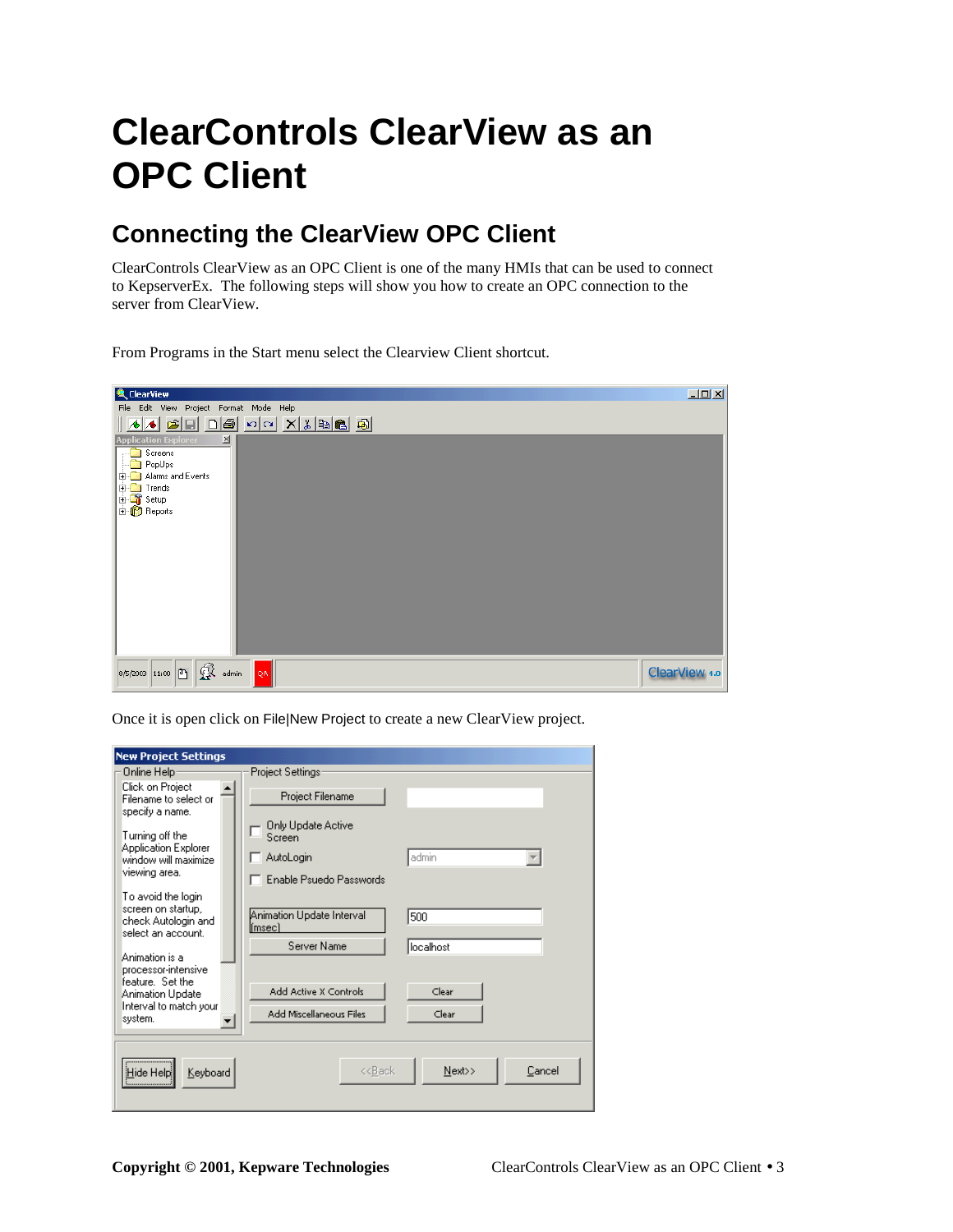### <span id="page-7-0"></span>**Create a New Project**

You will now see a New Project Settings window. Click on the Project Filename button to open the file Save As window. Enter a name for your project in the File name field. We named our project "OPC\_Demo"

| <b>New Project Settings</b>                                                                                        |                                                              |                      |
|--------------------------------------------------------------------------------------------------------------------|--------------------------------------------------------------|----------------------|
| Online Help:                                                                                                       | Project Settings:                                            |                      |
| Click on Project<br>Filename to select or<br>specify a name.                                                       | <b>Project Filename</b>                                      | OPC_Demo.cvp         |
| Turning off the<br><b>Application Explorer</b>                                                                     | Only Update Active<br>Screen                                 |                      |
| window will maximize.                                                                                              | AutoLogin                                                    | admin                |
| viewing area.                                                                                                      | Enable Psuedo Passwords                                      |                      |
| To avoid the login<br>screen on startup,<br>check Autologin and<br>select an account.                              | Animation Update Interval<br>límsect                         | 500                  |
|                                                                                                                    | Server Name                                                  | localhost            |
| Animation is a<br>processor-intensive<br>feature. Set the<br>Animation Update<br>Interval to match your<br>system. | Add Active X Controls<br>Add Miscellaneous Files             | Clear<br>Clear       |
| Hide Help<br>Keyboard                                                                                              | < <back< td=""><td>Cancel<br/>Next&gt;&gt;<br/></td></back<> | Cancel<br>Next>><br> |

At this point for the purpose of this demonstration you can accept the rest of the settings in their defaults. To do this Click the Next button until you reach the project summary.

| <b>New Project Settings</b>                     |                                                                               |
|-------------------------------------------------|-------------------------------------------------------------------------------|
| Online Help-                                    | Project Settings:                                                             |
| This page displays.<br>your current project     | PROJECT SETTINGS                                                              |
| settings. If all is<br>correct click Finish to: | Project Name:<br>C:\Program Files\ClearControls\ClearView\Projects\Project\0P |
| start your project.                             | Only Update Current Screen:<br>False                                          |
| You can also click.<br>Back to make any         | AutoLogin:<br>False                                                           |
| changes.                                        | Enable Psuedo Passwords:<br>False                                             |
|                                                 | Server Name:<br>localhost                                                     |
|                                                 | Server IP:<br>127.0.0.1                                                       |
|                                                 | Custom Active X Controls:                                                     |
|                                                 | Miscellaneous Files:                                                          |
|                                                 |                                                                               |
| Hide Help<br>Keyboard                           | <br>Finish<br><< <u>Back</u><br>Cancel                                        |

Click the "Finish" button to close the New Project Settings window.

Next you will get a prompt to add a screen in the Add Screen dialog box.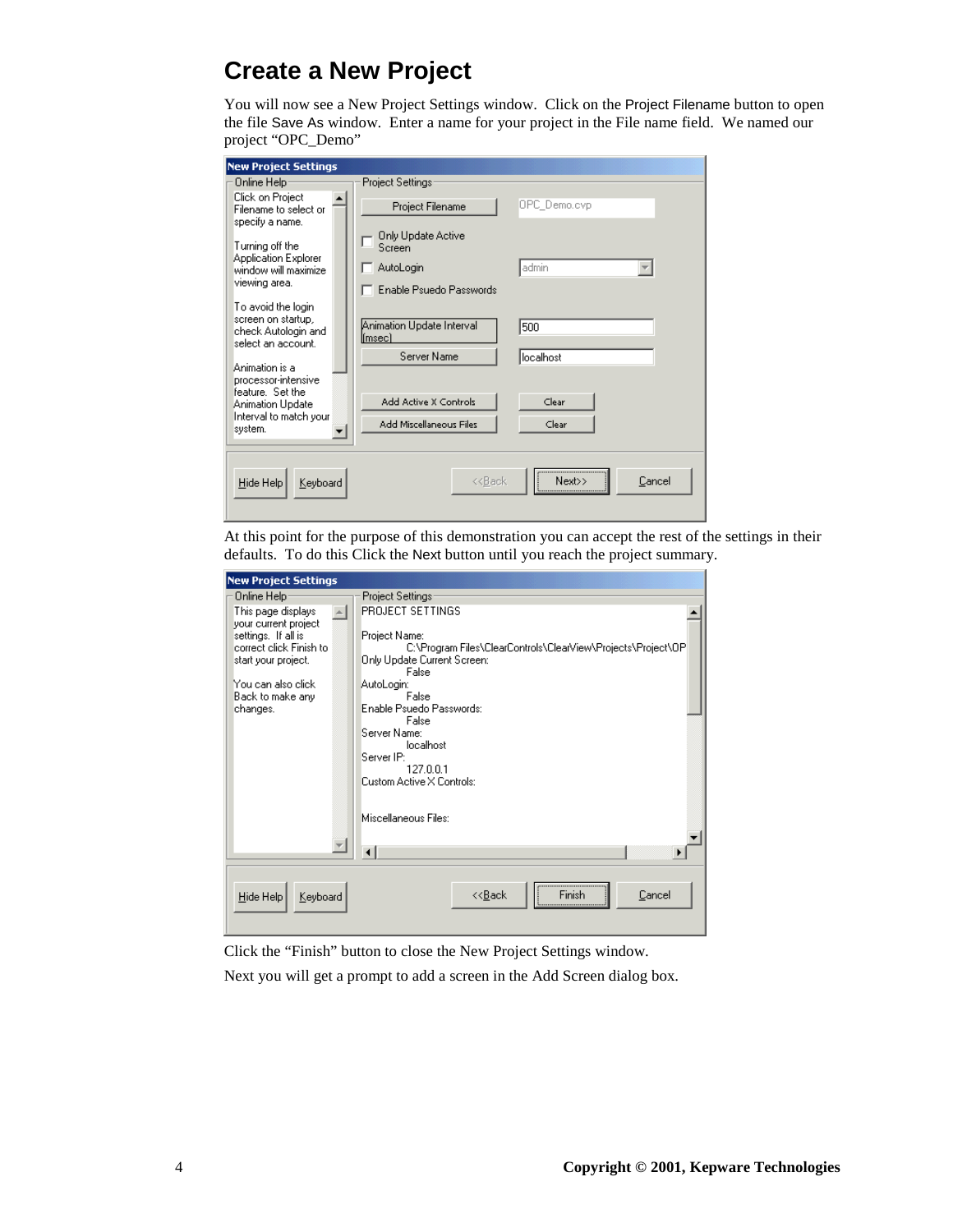<span id="page-8-0"></span>

| Cancel |
|--------|
|        |
|        |
|        |

For the intents of this example you can accept the default screen name of "ClearView Screen 1" by clicking the OK button

For more information on the other parameters in the New Project Settings window see the ClearView manual.

#### **Create a Connection to the OPC Server**

Now that the new project has been created it is time to connect to KepserverEx and add items to the project. Expand the Setup folder in the Application Explorer window.



In the Setup folder, double click on Tag Database to open the Tag Database utility.

|  | Enter Filter Here | New                      | Edit | Delete |     |     | Import Export | Close |
|--|-------------------|--------------------------|------|--------|-----|-----|---------------|-------|
|  | Tag Name          | Description              | Tag  |        |     | Eve | Ev            |       |
|  | SysRandom         | Random integer bet       | Vari |        | ⊮   |     | Ю             |       |
|  | Sim1              | $0 - 59$                 | Deri |        | ⊮   |     | Ю             |       |
|  | SysTickMin        | One shot every 1 m Vari  |      |        | ⊪∽  |     | 0             |       |
|  | SysSquare         | Square wave betwe        | Vari |        | ⊮   |     | Ю             |       |
|  | <b>Blink</b>      | $Blink$ - rate $= 1$ sec | Deri |        | ll۷ |     | n             |       |
|  |                   |                          |      |        |     |     |               |       |

Click the "New" button to create a new tag. A Tag Builder window will appear.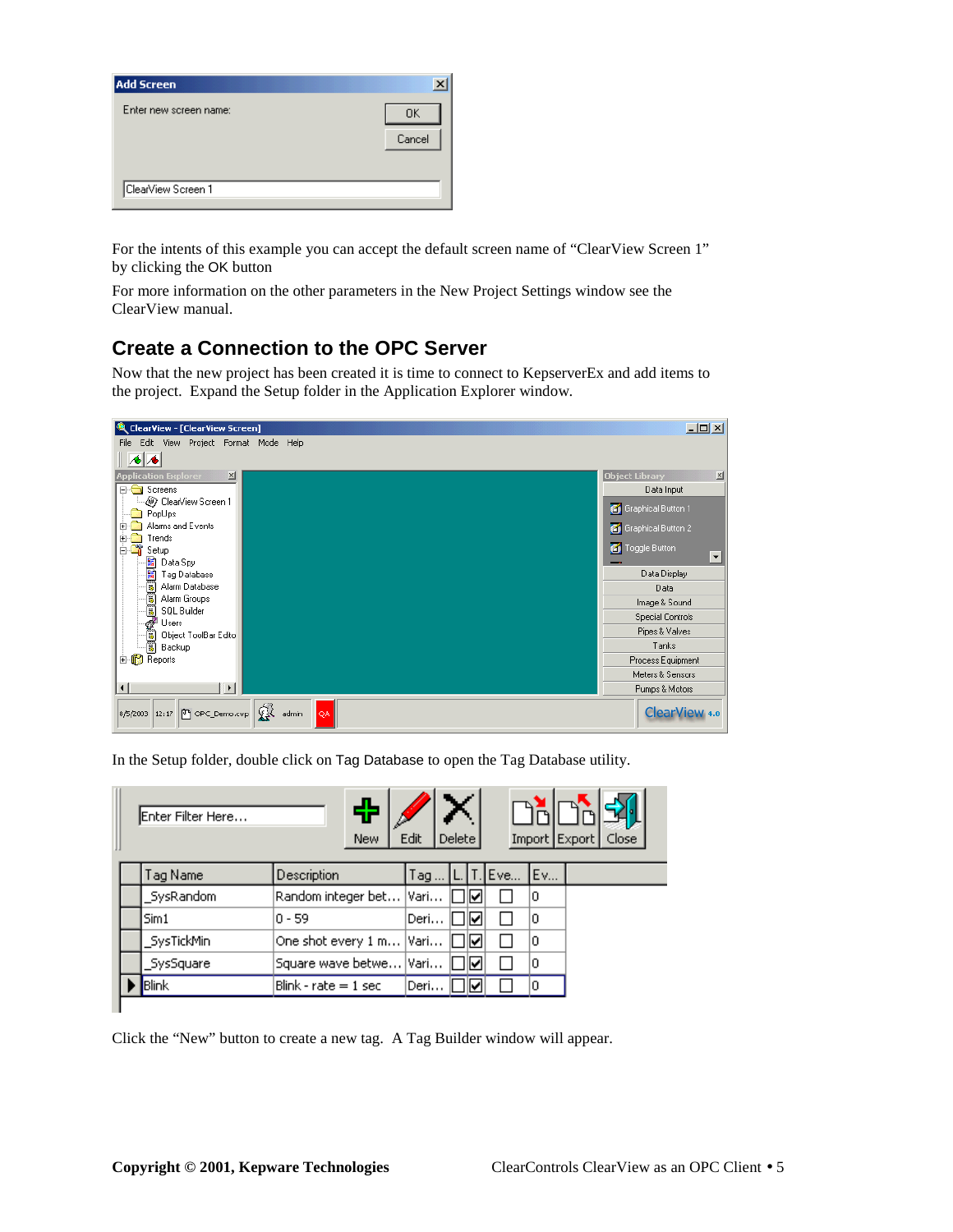| Tag Builder       |                                                                      |     |                         | $\vert x \vert$ |
|-------------------|----------------------------------------------------------------------|-----|-------------------------|-----------------|
|                   | Name: Please enter Tag Name<br>Description: Please enter Description |     |                         |                 |
|                   | Type: Select Type<br>▼                                               |     |                         |                 |
| Raw<br>Raw Min: 0 | $\Gamma$ Scale<br>Raw Max: 32767                                     |     | $\Box$ Log $\Box$ Trend |                 |
|                   |                                                                      |     |                         |                 |
|                   |                                                                      |     |                         |                 |
|                   |                                                                      | Add | 0K                      | Cancel          |

Enter a tag name in the Name field. In the Description field, type specified description (e.g. Test OPC tag). Lastly, in the "Type" field, use the drop down menu to select the item type of OPC Tag.

Once you select the OPC Tag type you well get the OPC Item section in the Tag Builder. Click on the "Edit OPC Item" button to browse for and select and tag from KepserverEx.

| $-$ OPC Item- |         |     |               |        |
|---------------|---------|-----|---------------|--------|
| Item:         | ProgID: |     | Node:         |        |
|               |         |     |               |        |
|               |         |     | Edit OPC Item |        |
|               |         |     |               |        |
|               |         | Add | OK            | Cancel |
|               |         |     |               |        |

In the browser explorer expand Local OPC Servers. ClearView will automatically browse your system for available OPC server programs.

| Tag Builder           |  |
|-----------------------|--|
| lClick Item To Select |  |
|                       |  |
| Local OPC servers     |  |
|                       |  |
|                       |  |
|                       |  |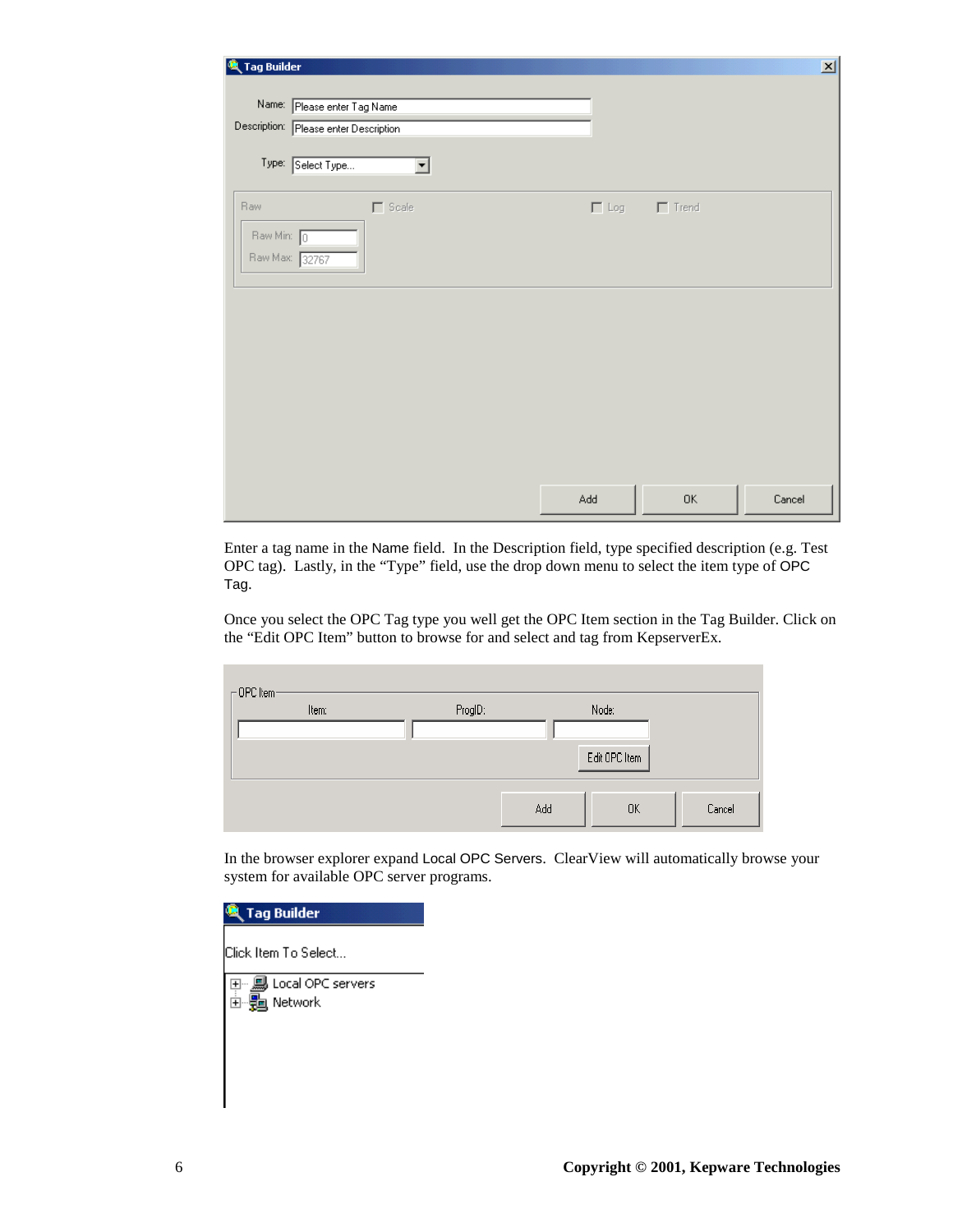You should see the Program ID for KepserverEx, expanding it will cause ClearView to connect to the server and launch it if it is not all ready running. Once connected you will see folders for all the channels in the project that is loaded, we are using the SimDemo project. Expand the Channel, Device, and any subsequent Tag Group folders until you see the tag that you wish to associate with the your ClearView OPC item.

| <b>Tag Builder</b>                            |
|-----------------------------------------------|
| lClick Item To Select                         |
| - 鳳 Local OPC servers                         |
| OPC.SimaticHMI.PTPro<br>$\dot{\mathbf{\Phi}}$ |
| Hexatec.PCData.1<br>$\overline{+}$            |
| KEPware.KEPServerEx.V4                        |
| <b>Channel 0 User Defined</b>                 |
| <b>Channel</b> _1                             |
| [∓]…<br>System                                |
| $\Box$ Device 1                               |
| 王国縣<br>System                                 |
| ÷⊡<br>Hints<br>- 38                           |
| @? Bool 1                                     |
| @? Tag_1                                      |
| @07 Tag_2                                     |
| @) Tag_3                                      |
| Device_2<br>∓⊦                                |
| Channel_2                                     |

*When KepserverEx automaticall launches it will load the last project that was opened succesfully or the one that is set in the default project setting of the Tools|Options.. General Tab.* 

Click on the a tag to select it. This will automatically assign the tag to the OPC item.

| Tag Builder<br>匾                                    |                                   |                            | $\mathbf{x}$ |
|-----------------------------------------------------|-----------------------------------|----------------------------|--------------|
| Name: Tag1<br>Description: Test Tag                 |                                   |                            |              |
| Type: OPC Tag<br>▼                                  |                                   |                            |              |
| $\Box$ Scale<br>Raw<br>Raw Min: 0<br>Raw Max: 32767 |                                   | $\Box$ Log<br>$\Box$ Trend |              |
|                                                     |                                   |                            |              |
| OPC Item-                                           |                                   |                            |              |
| Item:<br>Channel_1.Device_1.Tag_1                   | ProgID:<br>KEPware.KEPServerEx.V4 | Node:                      |              |
|                                                     |                                   | Edit OPC Item<br>0K        |              |
|                                                     |                                   | Add                        | Cancel       |

Click the OK button to add the new OPC tag to the ClearView Tag Database and close Tag Builder.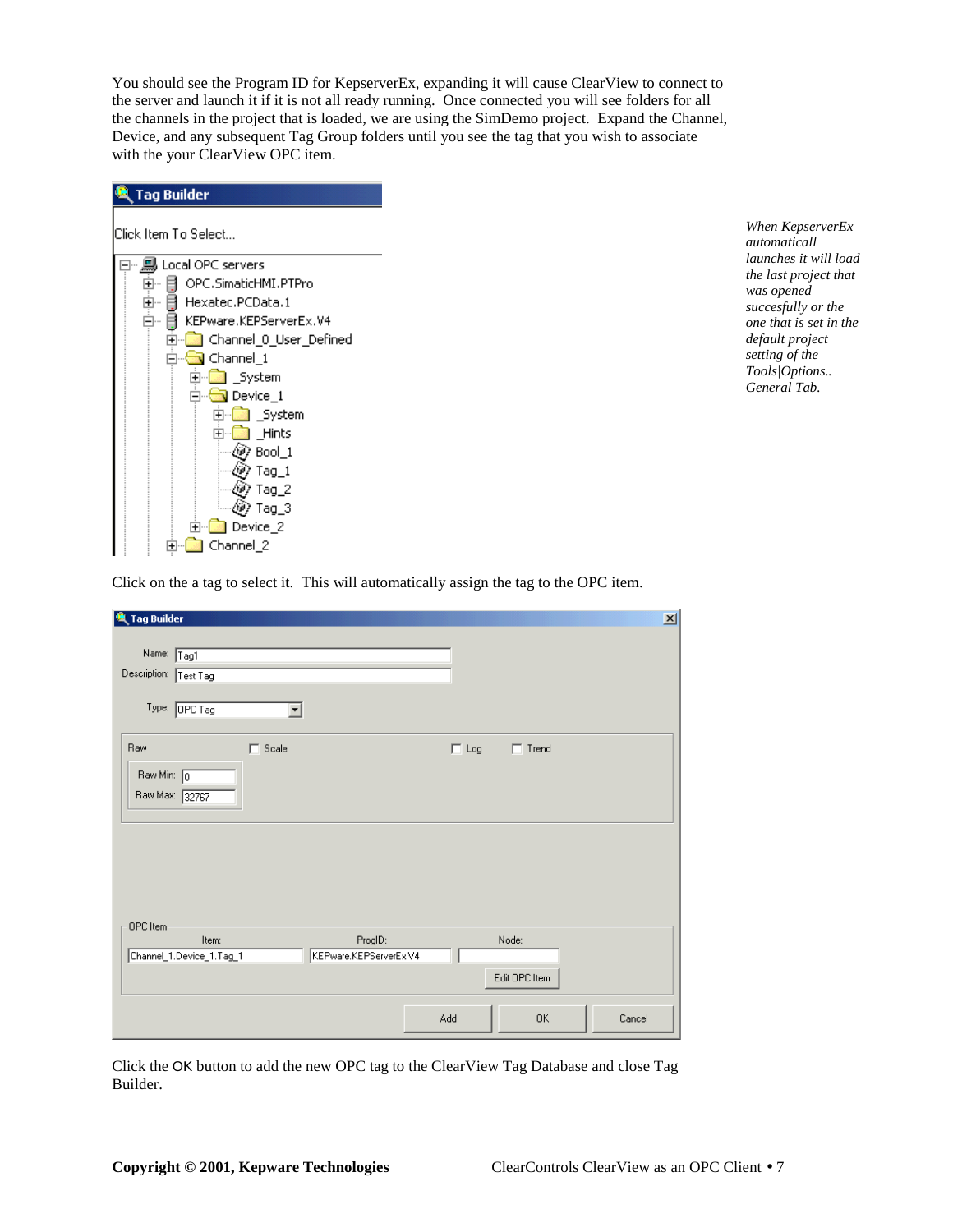<span id="page-11-0"></span>

| Enter Filter Here | Edit<br>New                 | Delete  |   | Import Export   Close |     |  |
|-------------------|-----------------------------|---------|---|-----------------------|-----|--|
| Tag Name          | Description                 | Tag     |   | T. Event              | Eve |  |
| SysRandom         | Random integer betwe        | Varia   |   |                       | O   |  |
| Sim1              | $0 - 59$                    | Deriv   | M |                       | ١o  |  |
| SysTickMin        | One shot every 1 minu Varia |         | ▽ |                       | ١o  |  |
| SysSquare         | Square wave between         | Varia   | M |                       | ۱o  |  |
| Blink             | Blink - rate = 1 sec        | DerivIl | M |                       | ١o  |  |
| Tag1              | Test Tag                    | OPC     |   |                       |     |  |

Click the Close button to close Tag Database View.

### **Create a Screen**

#### **Create a Screen to Display OPC Tag Data**

Click on the Data Input group in the Object Library window and scroll down until you see the Numeric Data Input.

| <b>Object Library</b><br>Data Input                |
|----------------------------------------------------|
| $\blacktriangle$<br><b>G</b> Multi Selector Switch |
| Numeric Data Input                                 |
| Data Display                                       |
| Data                                               |
| Image & Sound                                      |
| <b>Special Controls</b>                            |
| Pipes & Valves                                     |
| Tanks                                              |
| Process Equipment                                  |
| Meters & Sensors                                   |
| Pumps & Motors                                     |

Click on Numeric Data Input to select a Numeric Data Input object. Then click with the mouse on the Green design screen and drag the cursor to create a Numeric Input Object.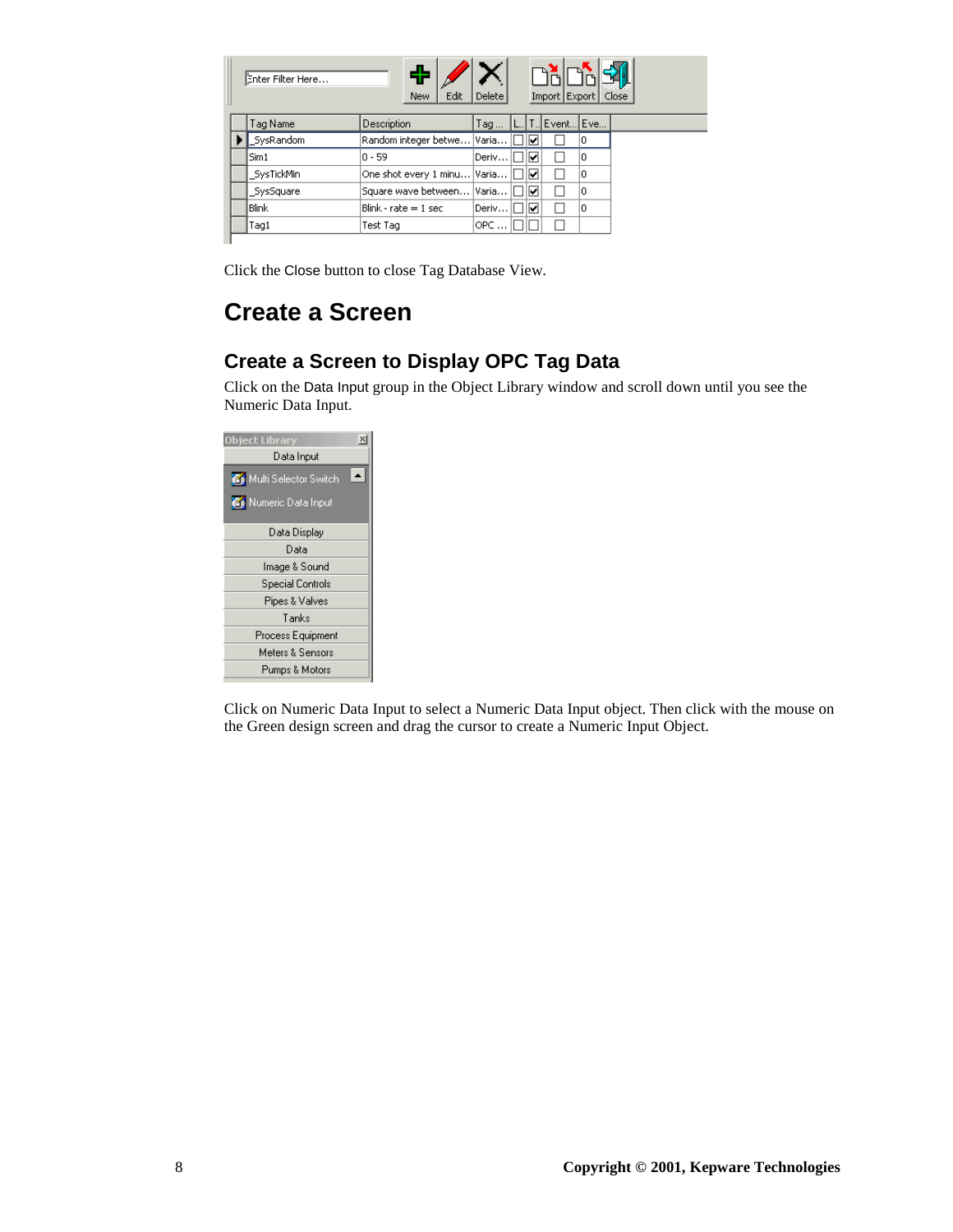| <b>Q</b> ClearView - [ClearView Screen 1]   |                        |                                     | $  $ $  $ $\times$ $ $ |
|---------------------------------------------|------------------------|-------------------------------------|------------------------|
| Project Format Mode<br>Edit<br>File<br>View | Help                   |                                     |                        |
| 좀<br>Н                                      | $X $ is equal a<br>മിവ |                                     |                        |
| ×<br>Application Exp <u>lorer</u>           |                        | <b>Object Library</b>               | $\times$               |
| <b>E</b> Screens                            |                        | Data Input                          |                        |
| √ ClearView Screen 1                        |                        |                                     | ÷                      |
| PopUps                                      |                        | <b>G</b> Numeric Data Input         |                        |
| Alarms and Events<br>画                      | n                      | Data Display                        |                        |
| Trends<br>画                                 | п                      | Data                                |                        |
| <b>Ex</b> Setup                             |                        | Image & Sound                       |                        |
| 由 <b>门</b> Reports                          |                        |                                     |                        |
|                                             |                        | <b>Special Controls</b>             |                        |
|                                             |                        | Pipes & Valves                      |                        |
|                                             |                        | Tanks                               |                        |
|                                             |                        | Process Equipment                   |                        |
|                                             |                        | Meters & Sensors                    |                        |
|                                             |                        |                                     |                        |
|                                             |                        | Pumps & Motors                      |                        |
|                                             |                        | <b>Properties</b>                   | ×                      |
|                                             |                        | FormatString                        |                        |
|                                             |                        | DisplayTag                          |                        |
|                                             |                        | DataEntry                           | True                   |
|                                             |                        |                                     |                        |
|                                             |                        | Tag<br>Stores any extra data needed |                        |
|                                             |                        | for your program.                   |                        |
|                                             |                        |                                     |                        |
|                                             |                        | Edit Animation                      |                        |
|                                             |                        |                                     |                        |
| 8/5/2003 13:14   Th OPC_Demo.cvp            | VХ<br>admin<br>QA.     |                                     | ClearView 4.0          |

Making sure that the Numeric Data Input box is still selected scroll down the properties window until you see the Display tag Property.

| <b>Properties</b>                                        |      |  |  |  |  |  |
|----------------------------------------------------------|------|--|--|--|--|--|
| FormatString                                             |      |  |  |  |  |  |
| DisplayTag                                               |      |  |  |  |  |  |
| DataEntry                                                | True |  |  |  |  |  |
| Tag<br>Stores any extra data needed<br>for your program. |      |  |  |  |  |  |
| Edit Animation                                           |      |  |  |  |  |  |

Click on Display Tag, this will open the Tag Database browser from which you can select a tag to display.

| <br>Tag Filter:<br>Select<br>Cancel<br>Clear<br><u> ^</u><br>Description<br>Tag<br>SysRandom<br>Random integer between 0-100 updated every 5 sec.<br>$0 - 59$<br>Sim1<br>_SysTickMin<br>One shot every 1 minute.<br>Square wave between 0 - 1 changing every 5 sec.<br>SysSquare<br><b>Blink</b><br>Blink - rate $= 1$ sec<br>Tag1<br>Test Tag | Select | $\vert x \vert$ |
|------------------------------------------------------------------------------------------------------------------------------------------------------------------------------------------------------------------------------------------------------------------------------------------------------------------------------------------------|--------|-----------------|
|                                                                                                                                                                                                                                                                                                                                                |        |                 |
|                                                                                                                                                                                                                                                                                                                                                |        |                 |
|                                                                                                                                                                                                                                                                                                                                                |        |                 |

Click the tag you want in your display to highlight it and then click the Select button.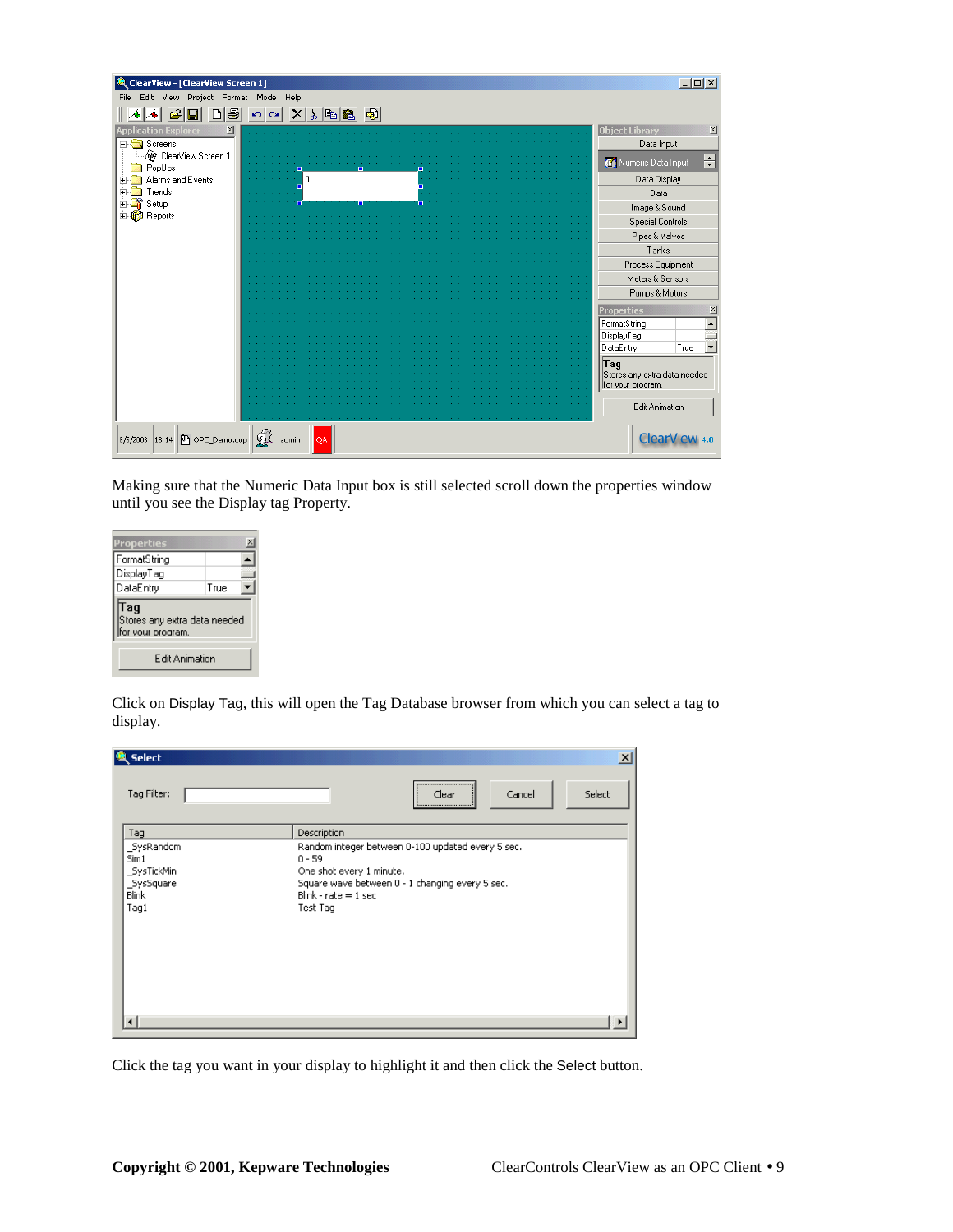#### **View the Data**

<span id="page-13-0"></span>*The QuickView utility allows viewing of the specified tag value when the ClearView Server application is* 

*running.* 

Click View|QuickView in the ClearView main menu to display the QuickView utility in the lower left corner of the screen

ClearView - [ClearView Screen 1]  $\Box$ File Edit View Project Format Mode Help <u>44 GH DG 00 XX DG 5</u> Object Lib  $\mathbbmss{N}$  $\overline{\mathbf{x}}$ □ Screens Data Input ClearView Screen 1 PopUps<br>PopUps<br>E-Calarms and Events Data In Image & Sound Alams a<br>
Frends<br>
Frends<br>
Frenchs<br>
Frenchs Special Controls Pipes & Valves Tanks Process Equipment Meters & Sensors Pumps & Motors Quic × Prop ControlFrameColor  $\overline{\bullet}$  & HO( $\overline{\bullet}$ ) 수 × ControlSecurity  $0 \cdot \text{sech}$ .<br>Delete Value  $\overline{0}$ r<br>Write Add Ta BackColor  $\overline{\Box}$  &HOI  $\frac{1000}{\frac{3000}{2}}$ Dò ForeColor Dò Import Export  $Tag$ Value Write Edit Animation 8/5/2003 14:21 0 OPC\_Demo.cvp  $\left|\bigotimes_{k=1}^{\infty}$  admin **ClearView 4.0** 

Click the Add Tag button in the QuickView window. Select the same tag that you chose for the Numeric Tag Input in the Select window.

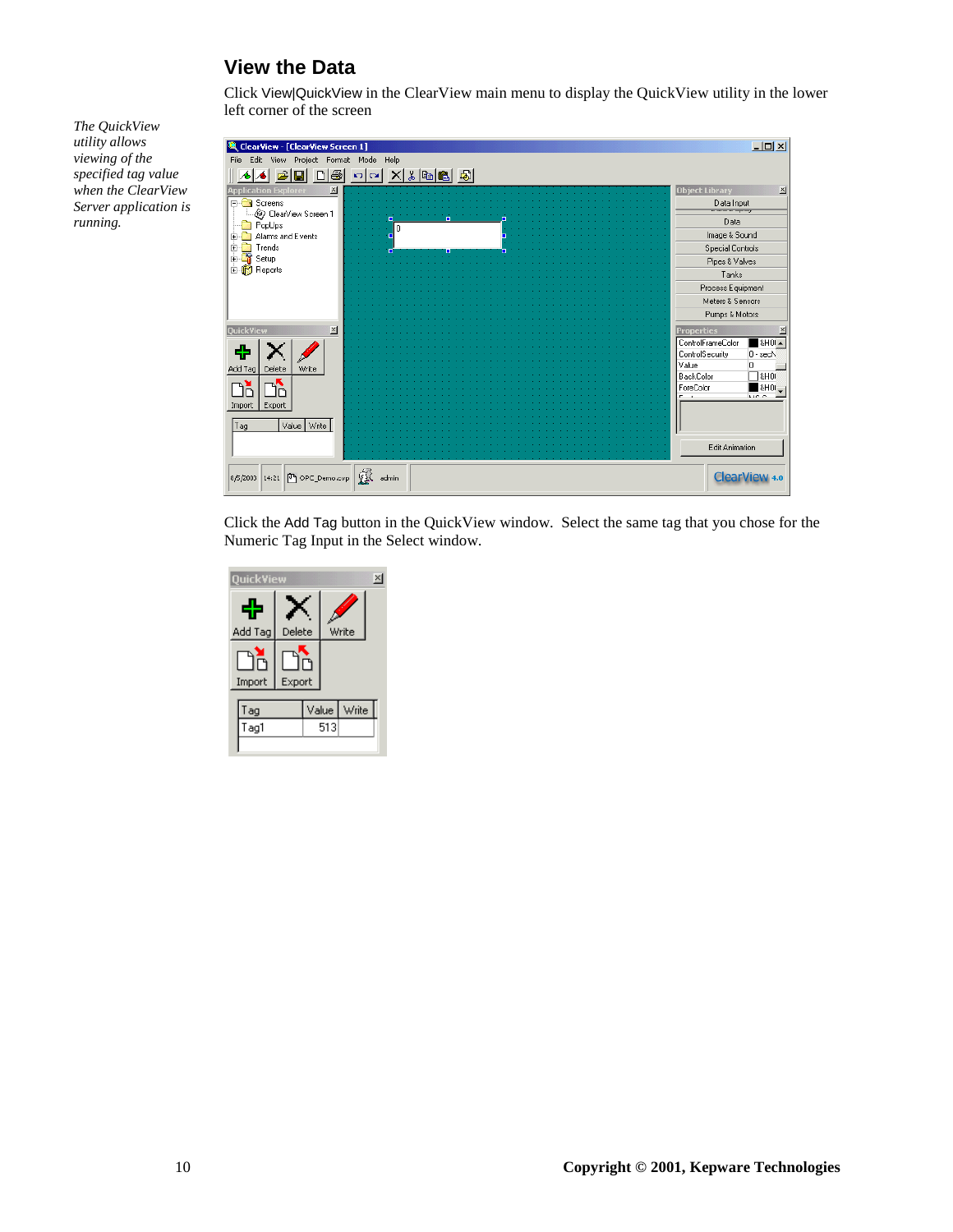#### <span id="page-14-0"></span>**Starting the ClearView Server**

At this point, we will start the ClearView Server so that it is available to serve data to the project screens we have created in this section. Before starting the server, we will need to save our test project. It is a good idea to save the project before continuing.

To launch the ClearView Server (CCServer) go to the Start|Programs menu. If the ClearView software is not registered you may be asked to register, if so click Evaluate and continue. Click OK at the "Please select a project file" prompt. Then select your project file from the appropriate folder.

#### *Note: After the ClearView Server has been launched, a server icon will be visible in the system tray.*

Double click on the ClearView Server icon to see that the server has been connected properly.

| <b>ClearView Server 4.0</b>             |                                                                                       |           |  |                                                                 |
|-----------------------------------------|---------------------------------------------------------------------------------------|-----------|--|-----------------------------------------------------------------|
| ClearView<br>Server 4.0                 |                                                                                       |           |  |                                                                 |
| Redundant Server:<br>Connection status: | ClearControls Server Redundancy<br>(not connected)<br>Current server role:<br>Primary |           |  | Settings<br>Trace<br>DataSpy<br>Compact DB<br>Refresh           |
| ClearView Clients:<br>Client            | Address                                                                               | Connected |  | Hide                                                            |
| FRED_2K                                 | 127.0.0.1                                                                             | True      |  | Shutdown<br>Autoload<br>Settings<br>Logfile:<br>CCServerLog.txt |
|                                         |                                                                                       |           |  |                                                                 |

The connected status in the ClearView Server window will indicate "True" and you will notice the Tag1 values are showing in the QuickView window



Click on the Hide button to close the ClearView Server window.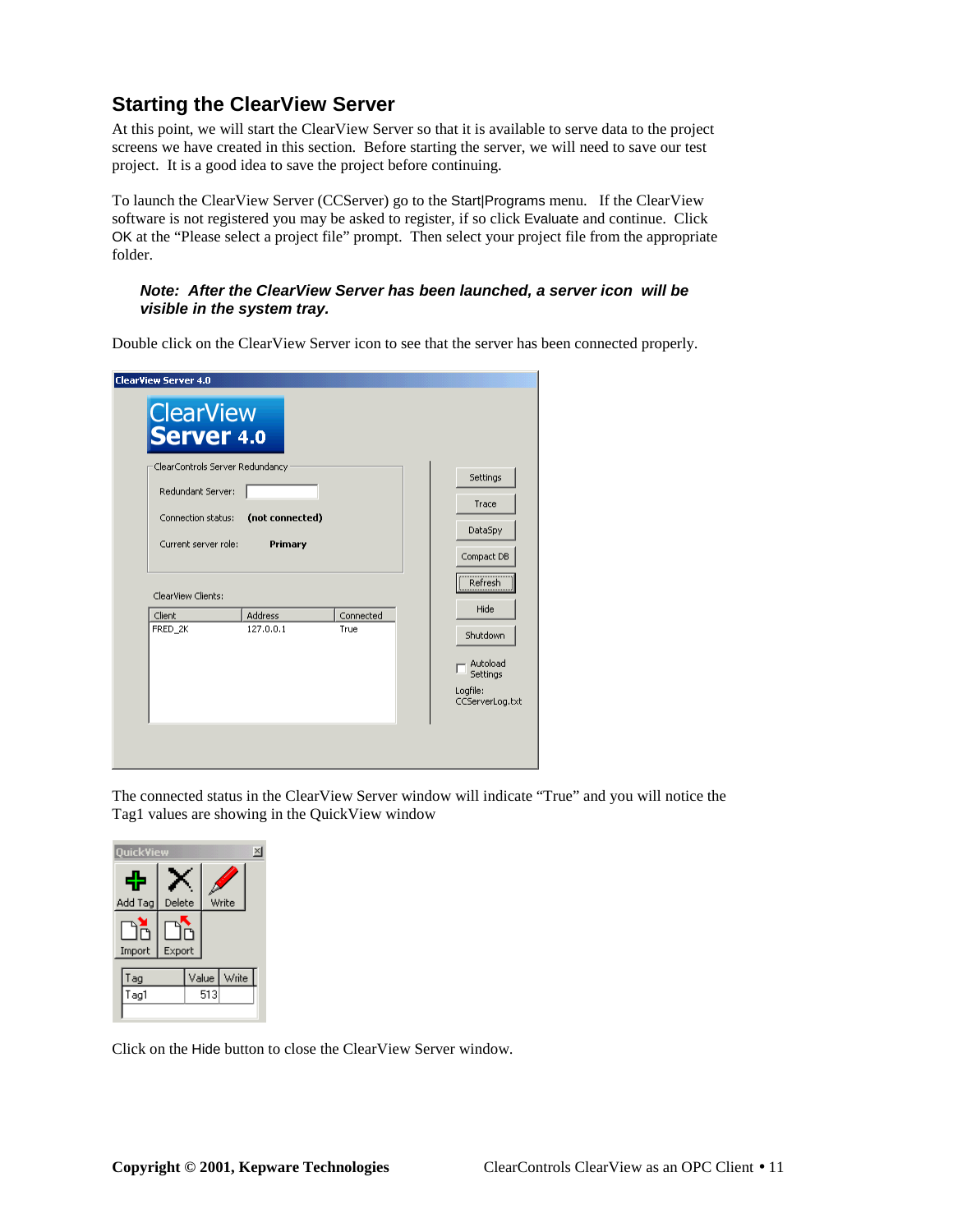### <span id="page-15-0"></span>**Run the Project**

Now you can place the project into run mode by clicking on Mode|Design in the main menu to uncheck it. The new OPC Tag values will update in the Numeric Input Data object field.

| <b>&amp;</b> ClearView - [ClearView Screen 1]                                     | $\Box$ D $\times$ |
|-----------------------------------------------------------------------------------|-------------------|
| File Edit View Project Format Mode Help                                           |                   |
| $  \mathbf{A}  $                                                                  |                   |
| <b>Application Explorer</b><br>즤                                                  |                   |
| <b>E</b> Screens<br>ClearView Screen 1                                            |                   |
| <b>PopUps</b><br>533.000000                                                       |                   |
| <b>E-C</b> Alarms and Events                                                      |                   |
| <b>E</b> Trends                                                                   |                   |
| <b>B</b> Setup<br><b>E P</b> Reports                                              |                   |
|                                                                                   |                   |
|                                                                                   |                   |
|                                                                                   |                   |
|                                                                                   |                   |
| <b>QuickView</b><br>$\times$                                                      |                   |
| 수                                                                                 |                   |
| Add Tag<br>Write<br>Delete                                                        |                   |
|                                                                                   |                   |
| ⅂⅂                                                                                |                   |
| Import<br>Export                                                                  |                   |
| Value Write<br>Tag                                                                |                   |
| Tag1<br>533                                                                       |                   |
|                                                                                   |                   |
|                                                                                   |                   |
| 8/5/2003 14:21 $\boxed{0}$ OPC_Demo.cvp $\boxed{2}$ admin<br><b>ClearView 4.0</b> |                   |